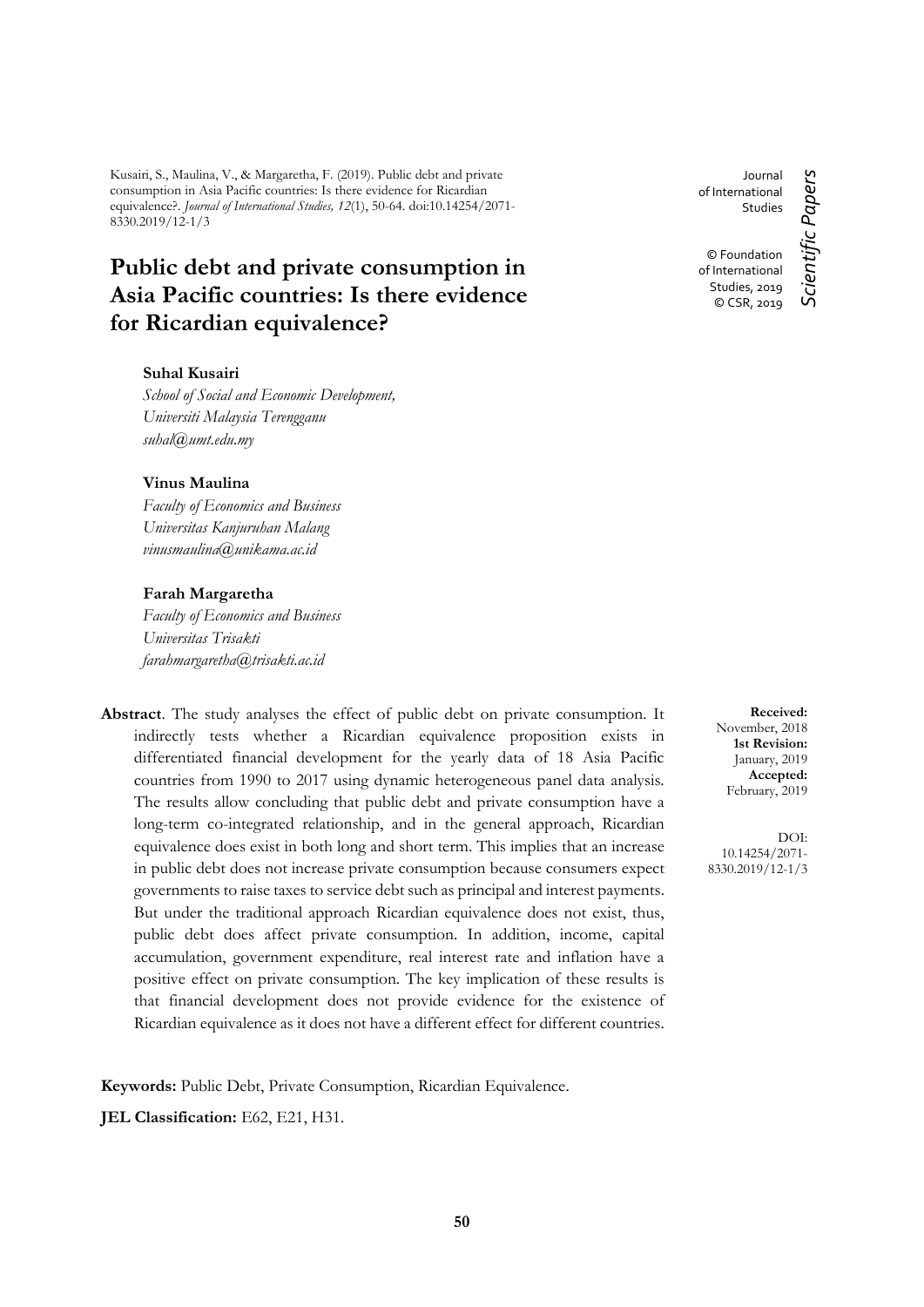## **1. INTRODUCTION**

Economic activity is determined by demand and supply, such as domestic and foreign demand of commodities and the supply thereof. One of the important demands is private consumption as a component of aggregate expenditure, which depends on income and taxes. When income increases, then private consumption increases too. On the other hand, when taxes increase, then private consumption decreases. In addition, income tax is the main government revenue to finance government spending; if government revenue is not able to cover all expenditures, the government should take the initiative to borrow or raise taxes. An interesting point here, therefore, is whether government should reduce tax rates or increase debt, and what would the effect on economic activities be?

Economists have provided various answers to the above question. The Keynesian view states that government may reduce taxes, indirectly raising the deficit but increasing private consumption because disposable income increases. The opposite Ricardian view states that changes in the government budget along a certain path brings no effect on private consumption because individuals as taxpayers will take into account the government's decision into their infinite horizon of consumption patterns. The correct answer will help policy makers to manage the economy of a country because private consumption is one of the most important components in driving national economies.

Empirical data provides evidence that almost all Asia Pacific countries have a certain amount of public debt, both developed to undeveloped ones. The annual report (2010) provides information on Malaysia, where the average annual increase was 7.4% for the period from 2000 until 2009. This growth surpassed the average growth of GDP by 4.8% and accounted for more than two-thirds of the overall GDP growth. According to the data from (Stats Curious, 2013), Japan is the country with the highest debt levels, up to 226% of gross domestic product, followed by Singapore with 106%, Malaysia with 53% of GDP, South Korea at 60%, Indonesia with its 27% of GDP, Pakistan with 30% Laos has 15% and Bhutan is at 8% of GDP.

Changes in private consumption expenditure are due to positive or negative economic factors, such as public debt, government spending (Kochin; 1974;Kormendi, 1983) and inflation (Oseni, 2016). This means that when a country's economy slows down, consumers will start to take greater care over their own expenses. This will lead to a fall in economic activity. Therefore, the government in order to boost the economy will carry out various initiatives such as capital injections and debt financial assistance to cover the budget deficit. Similar to inflation is the interest rate: if the latter increases, then purchasing power and consumption are expected to fall (Li, Wei & Xu, 2017; Siew-Voon, Baharumshah & Mohamad Shariff, 2017). When public debt increases, private consumption is expected increase or remain stable. The Ricardian Equivalence states that an increase in public debt is met with an indifferent response by users because rising debt is expected to be followed up by future taxes (Kormendi, 1983).

This study focuses on and contributes to the literature on public debt and private consumption in Asia Pacific countries with various financial development levels, from undeveloped to developed countries. More specifically, we concentrate on explanation of the relationship between public debt and private consumption. Asia Pacific (in other words, Asia and Oceania countries) is a region with the area of 29.32 million square kilometers, with some areas still being under contention. According to the United Nations (UN) there are 31 countries in Asia Pacific, not including 3 dependencies, namely Taiwan, Hong Kong, and Macau. The population in Asia represents 60 per cent of the Earth population, it was at 3.978 billion back in 2016.

Several empirical studies have assessed the relationship between public debt and private consumption, finding that testing of the Ricardian equivalence proposition has rather mixed results. The research conducted by (Gogas et al., 2014) aimed to investigate the long-term relationship between public debt and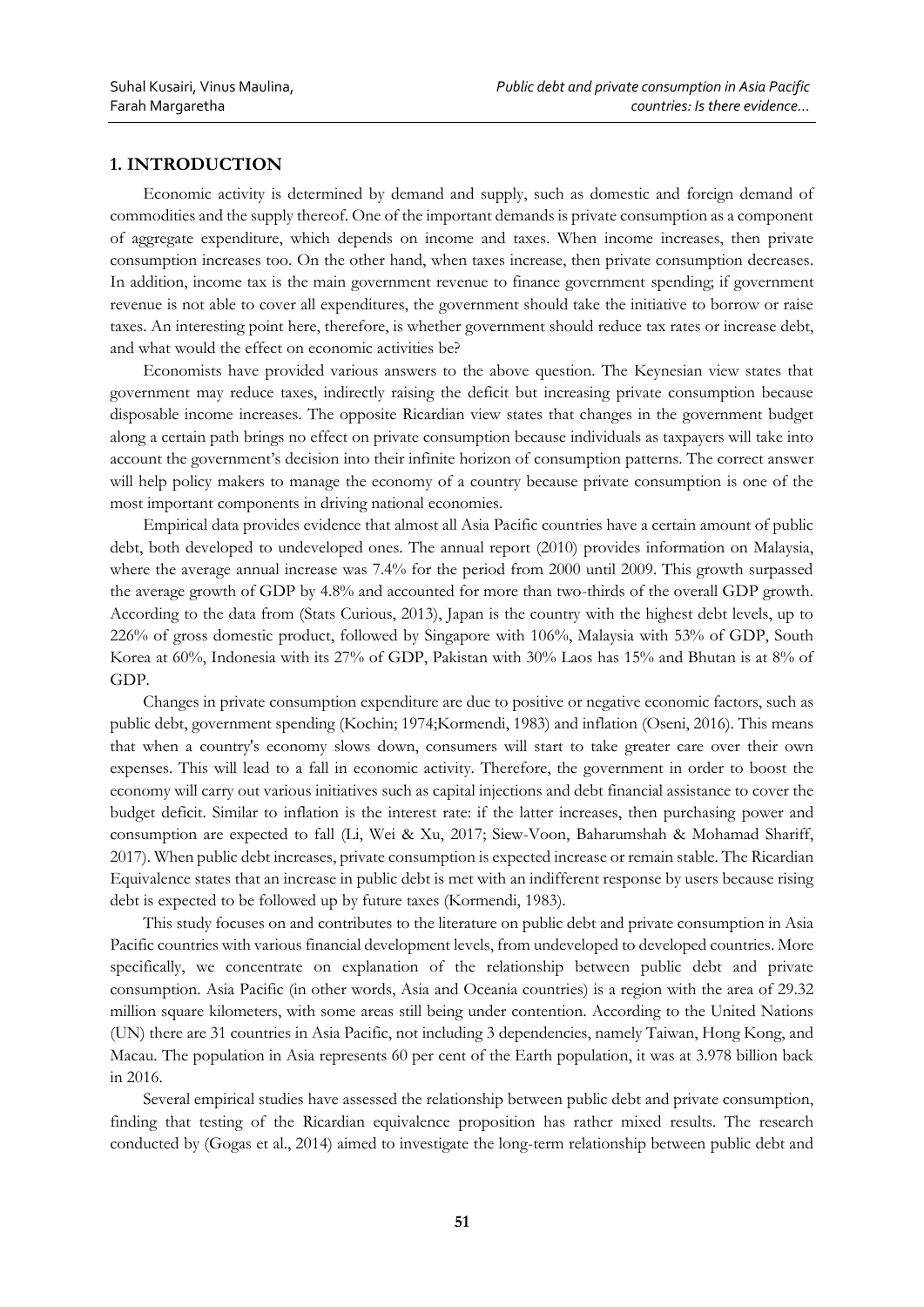private consumption so that to test the potential effectiveness of the Ricardian equivalence proposition. They uses VAR and VEC model as well as Johansen multivariate cointegration tests. The study empirically denied the validity of the proposition of Ricardian equivalence for all the countries in the long term, as the means of public debt in the long run will affect the change in use of the private sector. In contrast, Becker (1995) discriminated between Ricardian and non-Ricardian behaviour and utilised the method distinguishing between expected and unexpected, as well as permanent and transitory changes in taxes and government consumption. Their research model was a VAR with cointegrating constraints and the study sample was all US data. The study empirically supported the Ricardian equivalence proposition, but there were also some deviations from the predictions.

Till today there are some gaps in studying the relationship between public debt and private consumption, such as the use of variables in determining the relationship and findings. In addition, many past studies were done on the OECD countries where the financial system is already developed, see (Gogas, Plakandaras & Papadimitriou, 2014; Castro and Fernandez, 2013; Fournier and Fall, 2017). In addition, it is unclear how to respond if the country's financial system is not yet so advanced as the ones of many Asia Pacific countries in general. Therefore, this study puts emphasis on the question whether Ricardian equivalence exists in diversified financial systems such as those of Asia Pacific countries. Previous studies in Asia Pacific region on the issues of public debt and private expenditures have been very scarce because most of these studies have focused on how public debt and government spending impacts on economic growth (Khalid, 1996). In the event of fluctuations in government financial resources influencing government spending, the monetary policy will have its impact on public debt rate fluctuations. The next question is about the response from the commodities market. Public debt seems inevitable with the current economic development under the conditions of limited financial sources and the existence of tax restrains due to political or economic reasons.

The rest of the article is organized as follows: 2) Literature review focuses on Ricardian equivalence discussion; 3) Methodology, data sources, definition of variables, specification model and dynamic panel data analysis are presented next. 4) Results and discussion follow and lastly, 5) Conclusions and implications finalize our study.

## **2. LITERATURE REVIEW**

Traditional macroeconomics theory states that stabilization policies affect macroeconomic variables. If the government intends to increase the output or reduce unemployment, the government can reduce taxes, increasing disposable income and consumption, and therefore aggregate demand. Still, when resources are fully utilised or are at full capacity, the consequence is an increase in aggregate demand; money demand increases, interest rates increase, investment decreases and, finally, total aggregate demand falls. This is the macroeconomic mechanism known as the 'crowding-out' process worked (Khalid 1996).

The relationship between public debt and private consumption, firstly based on the basic idea introduced by Ricardo, later came to be known as the Ricardian equivalence proposition, even though the formal formulation was first introduced by Barro in 1974. This concept states that increasing public debt ratio at present will not increase the private consumption because the rational consumer expects the government to increase tax in the future. Here, the consumer will save the increase of income as interest rate equivalent with the increased taxes. Unfortunately, empirical studies such as (Gogas et al., 2014) return mixed evidence, with some supporting the proposition, and others only in the long term or in the short term.

In addition, in modern macroeconomics the Ricardian equivalence proposition differently stated when governments try to stimulate the economy by increasing spending through debt financing, consumption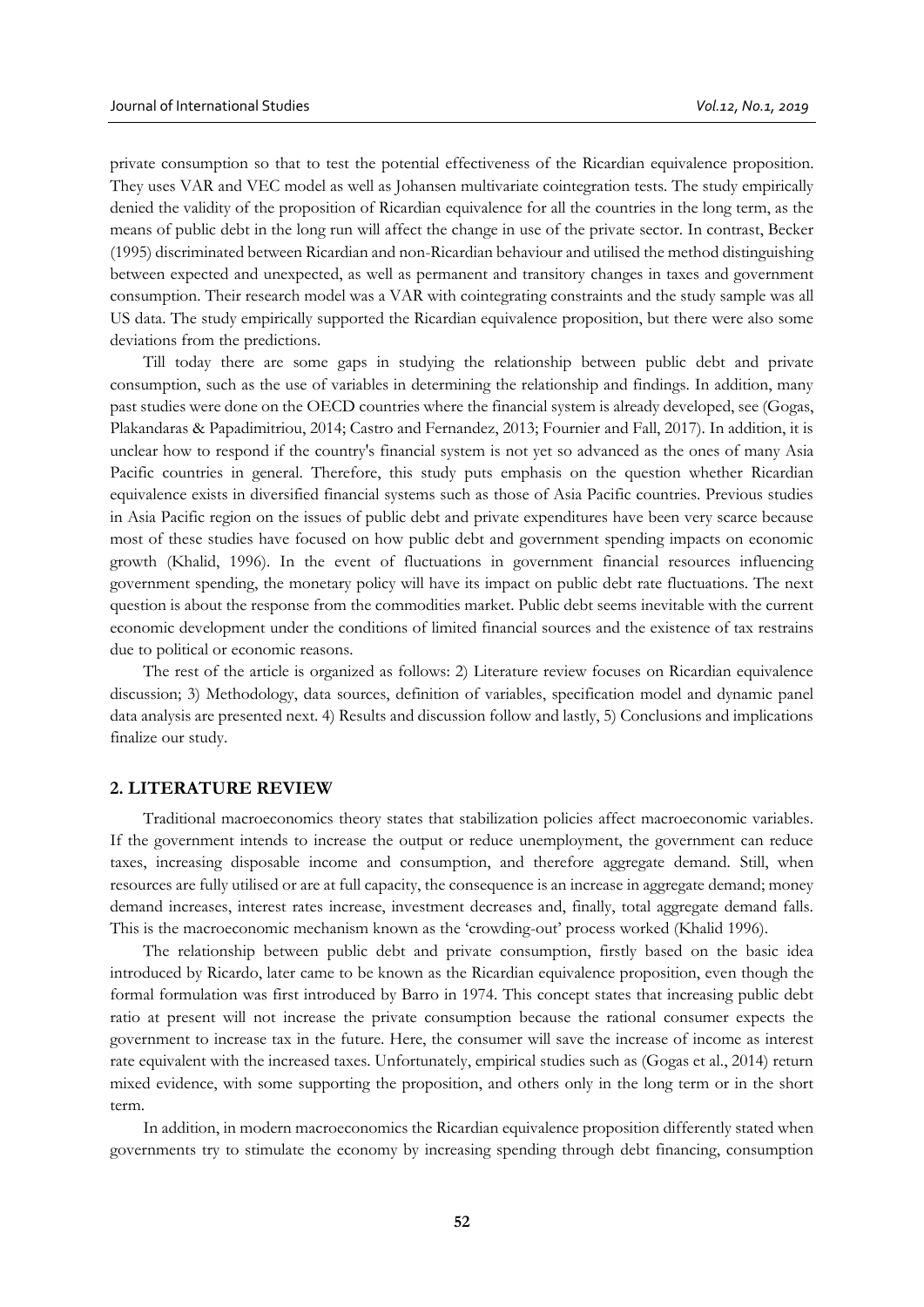demand would not change. People respond rationally by saving extra cash to pay for the expected increase in future taxes that will be used to pay debts. In other words, the current tax reduce will be followed by increase in government deficit, (Richardo, 1817) and (Barro, 1974).

Empirical results from several studies have not lent strong support to this theory. Although some studies, such as (Barro, 1978), (Seater and Marion, 1985), (Becker (1995) and (Reitschuler; 2008) have supported Ricardian equivalence proposition, many others found no evidence (Reiter, 1997), and (Castro and Fernandez, 2013) and (Gogas et al; 2014). Such empirical evidence is important due to the implication of policy, and surprisingly the selection of policy should consider infrastructure, level economic system, and financial system, in order to evaluate the response of economic agents and transition of policies.

Related to these contradictory findings, Khalid (1996) analyses the failure of Ricardian equivalence proposition, finding that it can be explained by different econometric models, sample periods, different variables and measurements of those variables, as well as different countries with different economic activity levels and financial systems. In addition, differences of these results may not be met in some of the background assumptions of Ricardian Equivalence 1) Utility – single horizon 2) Rational economic agent 3) perfect capital market, 4) Taxes are not distorted (Barro, 1974). Becker (1995) stated that the assumption of a single horizon and perfect capital are not rational. Another important aspect in that the empirical model utilised by some researchers is based on a lack of explicit theoretical concepts. Like ad hoc empirical models as a reduced form, there is no theoretical and flow argument on the empirical model. Here Michel and Thibaulth (2007) approved theoretically the failure of Ricardian Equivalence under the relaxation of the assumption under dynastic altruism.

Karras (1994) studied the relationship between private consumption and government spending for a number of selected countries from 1950 until 1987. The findings indicate that private consumption and government spending are complementary where the increase in government spending has the potential to improve the marginal private consumption. Becker (1995) argued that the analysis of fiscal policy should take into account the expected and unexpected, as well as permanent and transitory changes in taxes and government consumption. His finding, that there is some support for the Ricardian hypothesis, is contrasted with some deviations from its predictions. However, the differences do not lend support to a Keynesian view of budget deficits, but rather to the view of expansionary fiscal to contractions.

In the early 21st century, Berben and Brosens (2005) found in OECD countries the relationship between private consumption and government debt is non-linear. In addition, for countries whose debt levels are low, public debt does not affect private consumption. In contrast, countries with high debt levels of government debt tend to have a significant negative impact on private consumption. In other words, high debt levels lead to the implementation of fiscal policies less effective in stabilizing fluctuations in the business cycle. In line with stabilizing policy and business cycle in the interaction household, firms and governments based on neoclassical model, Linnemann (2006) indicates that with the occurrence of cyclical changes of government, household tend to respond positively to private consumption. One challenge to the theory of a representative's agency optimization as a source of wealth is that it will negatively affect high fiscal spending, in turn leading to reduced household spending. This can happen if the increase in public debt and investment in production results in higher returns from increased taxes or a minimum amount of risk-free rate of return.

Coccia (2017) supported the asymmetric relationship between public debt and government deficit within and outside unification of the European monetary establishment. Public debt increases when budget deficits increase, compared to countries outside the EMU, and as a consequence the taxes also increase. Implicitly, public debt increase will cause a debt burden and interest increases, and the rational agent will expect tax to increase in the future and reduce income and wealth. Furthermore, the market or economic agent will react to the sustainability of debt, namely for a certain limit of public debt the market will assess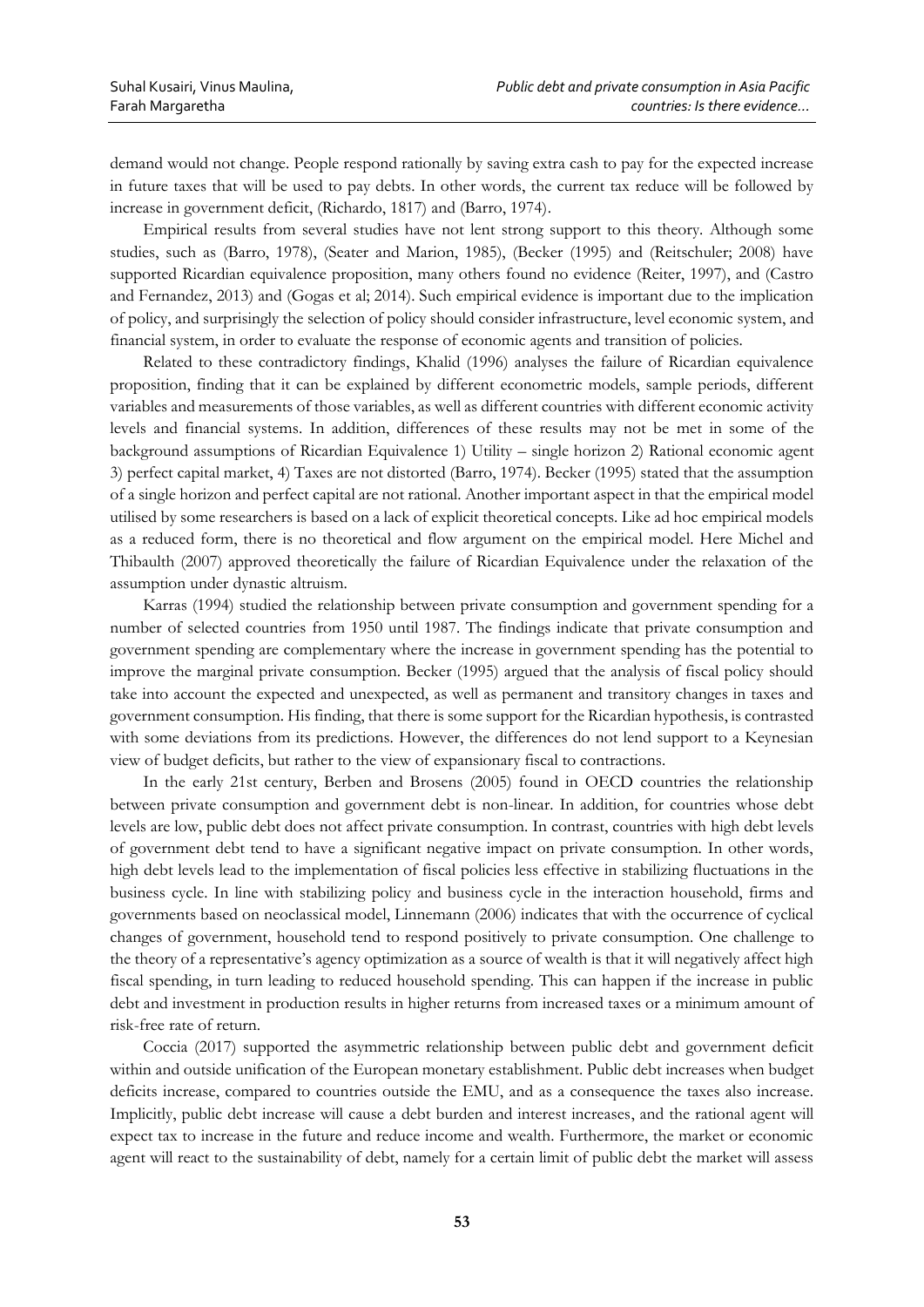in terms of the default risk and primary balance insufficient to support rising debt at a high debt level. This is followed by market interest rate reaction for possibility default risk increase to determine the government debt limit beyond the outstanding debt. Finally, the fiscal policy is not potentially effective due to the narrow space of fiscal policy itself (Fournir & Fall, 2017).

In addition, Paret (2017), using a probabilistic approach for simulation of medium-term public debt of emerging countries with emphasis on the difference cyclical fiscal policies, took into account the additional risk of the external debt. The results made three recommendations i) a country should consider decreasing its exposure to currency risk only in extreme cases; ii) on the contrary, greater fiscal responsiveness (i.e. stronger fiscal tightening whenever there is a debt increase) could enhance sustainability to a much greater extent; iii) responsiveness to countries with low debt or a poor track record of fiscal consolidation should be cautious with countercyclical fiscal policies, as they may trigger an unsustainable debt trajectory in the trough of the economic cycle.

Although the literature has delivered somewhat mixed results, the majority reject the Keynesian approach. The RE proposition states that for a certain path of government expenditure, the timing of taxes should not affect the consumption decisions made by individual taxpayers. The simple idea behind the proposition is that substituting taxes today with tax payment plus interest for tomorrow, via debt financing, does not affect the wealth of individuals. Previous studies, mostly in developed financial systems, support the Ricardian eequivalence proposition, but the relation of public debt in Asia Pacific countries varies considering the weak earlier dynamic panel, linear to nonlinear, and individual countries. It is hoped that this study can describe the relationship of public debt and private consumption in more detail.

#### **3. RESEARCH METHODOLOGY**

This study that takes Asia Pacific countries as a sample for several years, aiming to observe the impression of the level of economic activity and especially the relationship between public debt and private consumption. Since, the data characteristics consist of Asia Pacific countries and several years, the research intend to analyse the dynamic or endogeneity factor of variable then the model specification is dynamic panel data analysis. Model panel data analysis can be defined with combination of time series data and crosssectional data.

Shortly, private consumption depends on total income, price of domestic commodities (inflation), financing cost for credit purchases (real interest rate), government consumption, government debt and budget deficit as well. In this study, the Ricardian equivalence proposition will be tested through the standard approach from Keynesian economics, a consolidated approach from Ricardian economics, and uncertainty model from Blanchard. The standard approach assumes that private sectors did not take into account government spending into their consumption decision, and the opposite in a consolidated approach.

#### **Mean and Pooled Mean Group**

Standard panel data analysis is not appropriate for macro dynamic panel data because the asymptotes are different from the asymptotes of micro dynamic panels. In addition, the basic standard of panel data assumes that at least some of the parameters are the same across the panel or otherwise the model can arise bias in both static and dynamic panels. In line with this issue, Pesaran and Smith (1995) argued that the traditional panel data analysis can produce inconsistent and potentially very misleading estimates of the average value of the parameters in dynamic panel data model unless the slopes of coefficients are in fact identical.

The important issue of the macro panel is the existence of heterogeneous panel data, in other words some parameters actually vary across the panel. Therefore, the assumption of homogeneity of parameters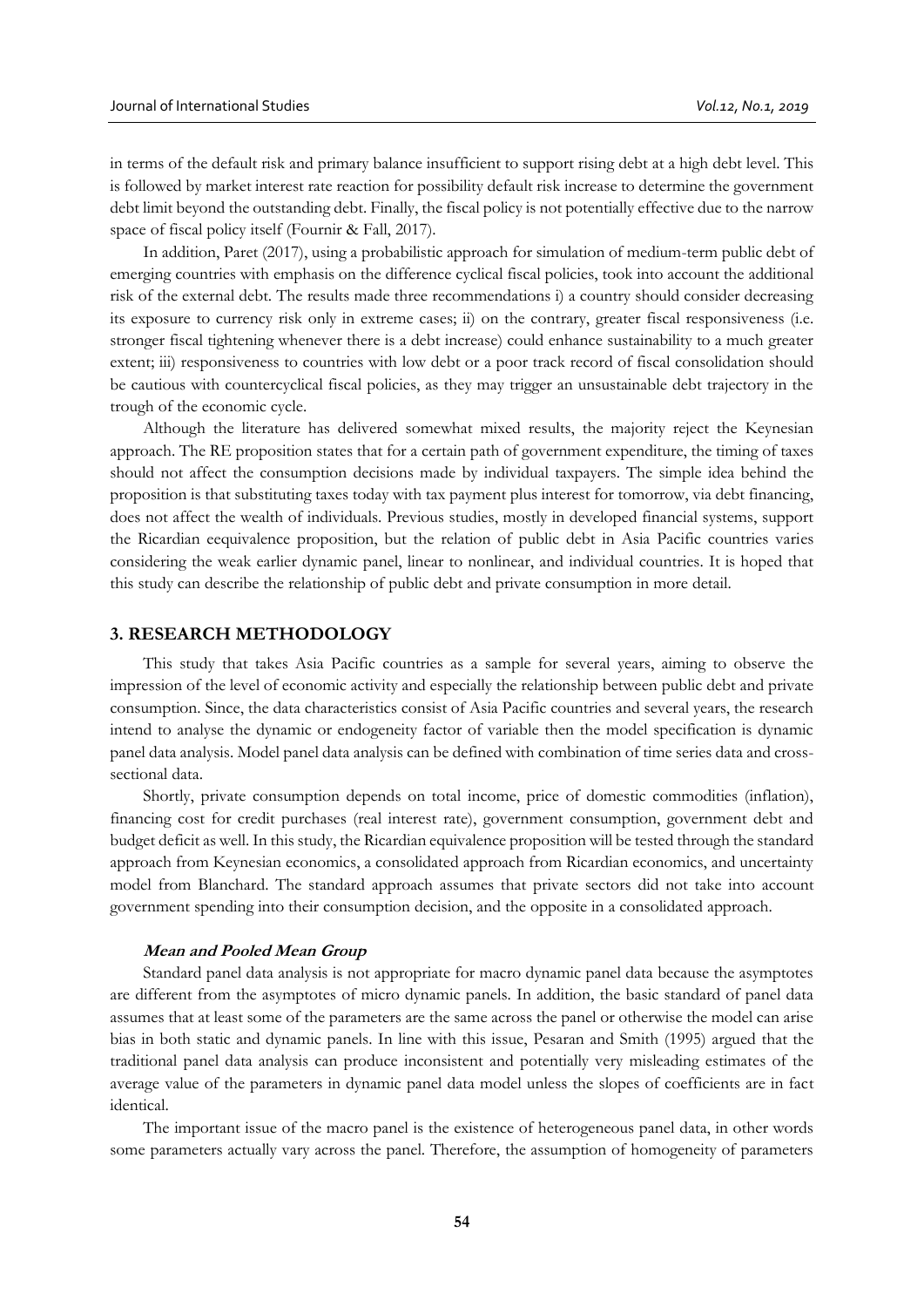is often inappropriate due to non-stationary and parameters are heterogeneous across group. To overcome these issues, Pesaran and Smith (1995) and Pesaran et el. (1999) suggest different estimators, namely mean group estimator and pooled mean group estimator.

The MG estimator derives the long-run parameters for the panel from an average of the long-run parameters from autoregressive distribution lag (ARDL) model for individual countries (Pesaran and Smith, 1995) is as follows;

$$
Y_{it} = a_i + \gamma_i Y_{it-1} + \beta_{it} X_{it} + u_{it}
$$
\n<sup>(1)</sup>

where for country  $i = 1, 2, \ldots, N$ . The long run parameter  $\theta_i$  for country i is:

$$
\theta_i = \frac{\beta_i}{1 - \gamma_i} \tag{2}
$$

and the MG estimators for the whole pale will be given by

$$
\hat{\theta} = \frac{1}{N} \sum_{i=1}^{N} \theta_i \qquad \hat{a} = \frac{1}{N} \sum_{i=1}^{N} a_i
$$
\n(3)

Meanwhile, pooled mean group allows for intercepts, short run coefficients and error term variances to differ freely across groups, but constrains long-run coefficients to be similar across groups (Pesaran, Shin and Smith, 1999). The argument to expect the long run equilibrium relationships between variables to be similar across ground is the infrastructure of economy such as budget constraints, common technologies, and arbitrage condition are almost equal.

The unrestricted specification of the ARDL system then can written by the following equations:

$$
y_{it} = \sum_{j=1}^{p} \lambda_{ij} y_{i,t-j} + \sum_{j=1}^{q} \gamma_{ij} x_{i,t-j} + \mu_i + \varepsilon_{it}
$$
\n(4)

where  $t = 1,2, \ldots$  T are time periods,  $I = 1,2 \ldots N$  are countries for the dependent variable y,  $x_{i,tj}$  is the (k x1) vector of explanatory variable for group I and ui is fixed effect. The model can be reparametrized as a VECM system:

$$
\Delta y_{it} = \theta_i (y_{i,t-1} - \beta_i x_{i,t-1}) + \sum_{j=1}^{p-1} \lambda_{ij} \Delta y_{i,t-j} + \sum_{j=1}^{q-1} \gamma_{ij} \Delta x_{i,t-j} + \mu_i + \varepsilon_{it}
$$
(5)

where the  $\beta_i$  are the long-run parameters and  $\theta_i$  are the equilibrium (or error) correction parameters. Therefore, the PMG restriction is that the elements of β are common across countries is as follow.

$$
\Delta y_{it} = \theta_i (y_{i,t-1} - \beta' x_{i,t-1}) + \sum_{j=1}^{p-1} \lambda_j \Delta y_{i,t-j} + \sum_{j=1}^{q-1} \gamma_j \Delta x_{i,t-j} + \mu_i + \varepsilon_{it}
$$
(6)

Both MG and PMG estimations require selecting the appropriate lag length for individual country equation. To examine the hypothesis of homogeneity of the long run policy parameters is an implied the effect of heterogeneity of coefficients determined by a Hausman-type test (Hausman, 1978). If the parameters are homogeneous, the PMG estimates are more efficient than MG. Conversely, under the null hypothesis, the difference in the estimated coefficients between the MG and PMG are not significantly different. Conclusion is PMG is more efficient.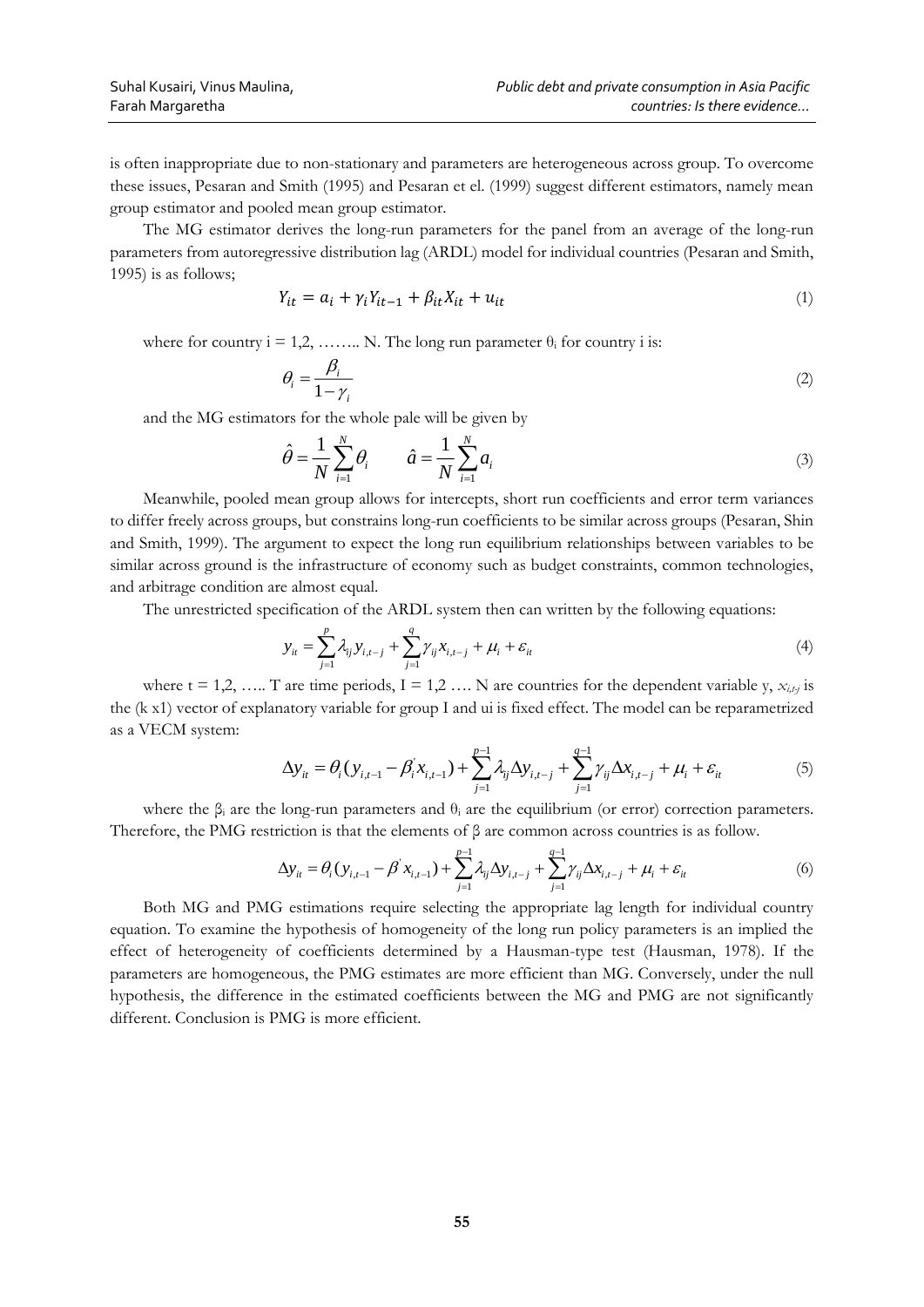#### **Dynamic Fixed Effect (DFE)**

In this case, individual country specific effects are controlled for. The DFE estimator is like the PMG, in that it imposes homogeneity of all slope coefficients, allowing only the intercept to vary across countries. Then, it further restricts the speed of adjustment coefficient and the short run coefficients to be equal.

According to Castro and Fernández (2013), and Ghatak and Ghatak (1996) the Ricardian equivalence proposition might be tested through standard approach from the Keynesian, consolidated approach and uncertainty model of (Blanchard, 1985) as well. The standard approach assumes that private sectors did not take into account the government spending into their consumption decision, and the opposite in consolidated approach.

In this study, PC is the private consumption and can be explained by disposable income (YD), public debt (PD), budget deficit (BD), and household wealth, capital accumulation (CF) is known as the traditional model with separated public debt and budget equation.

$$
PC_{it} = \theta_{0t} + \theta_1 PD_{it} + \theta_2 Y D_{it} + \theta_3 CF_{it} + \mu_i + \epsilon_{it}
$$
\n<sup>(7)</sup>

$$
PC_{it} = \theta_{0t} + \theta_1 BD_{it} + \theta_2 Y D_{it} + \theta_3 CF_{it} + \mu_i + \epsilon_{it}
$$
\n(8)

The above model then can be extended into a more general model adopted from Kemeli (1997) and Gogas et al, (2014) because it is tested based on the Keynesian approach, implying that it is not only to test Ricardian equivalence. The extended model includes the PD and BD in one equation and includes and government consumption (GC). Then, the empirical long run private consumption function can be equated as follows;

$$
PC_{it} = \theta_{0t} + \theta_1 PD_{it} + \theta_2 BD_{it} + \theta_3 YD_{it} + \theta_4 GC_{it} + \theta_5 IR_{it} + \theta_6 RIR_{it} + \mu_i + \epsilon_{it}
$$
(9)

Where the number of nations  $i = 1,2, \ldots N$ ; the number of periods  $t = 1,2, \ldots T$ ;  $c_{it}$  is the private consumption;  $pd_{it}$  is public debt;  $bd_{it}$  is budget deficit;  $gc_{it}$  is government consumption;  $yd_{it}$  is income per capita, ir<sub>it</sub> is inflation rate and rir<sub>it</sub> is real interest rate. If PD is significant, the results state that there is no neutrality of public debt or Ricardian equivalence is not held. This is because the economic agents or households consider public debt as a net wealth. The same rational argument with budget deficit. In addition, Blanchard (1985) argued that traditional model cannot address the appropriate the Ricardian equivalence. Therefore, he developed a model based on consumption function, budget constraint to maximize the consumption. The model to test the neutrality hypothesis is based on uncertainty model. The current consumption is a function of the value of last year's asset stock and present value of expected labour income in future.

Where the number of nations  $i = 1, 2, \ldots N$ ; the number of periods  $t = 1, 2, T$ ;  $c_{it}$  is the private consumption;  $pd_{it}$  is public debt;  $yd_{it}$  is income per capita; cf<sub>it</sub> is capital accumulation,  $gc_{it}$  is government expenditure,  $ir_{it}$  is inflation rate and  $rir_{it}$  is real interest rate.

The equation 7-10, if the variables are  $I(1)$  and cointegrated, then the error term is  $I(0)$  for all i. The ARDL 1,1,1 or 1,1,1,1,1 dynamic panel specification of equation  $(7-10)$  is as follows:

$$
C_{it} = \gamma_{10i}PD_{it} + \gamma_{11i}PD_{it-1} + \gamma_{20i}YD_{it} + \gamma_{21i}YD_{it-1} + \gamma_{30i}CF_{it} + \gamma_{31i}CF_{it-1} + \lambda_{i\text{Cit-1}}\mu_i + \epsilon_{it} \tag{10}
$$

$$
C_{ii} = \gamma_{10i} BD_{ii} + \gamma_{11i} BD_{ii} + \gamma_{20i} YD_{ii} + \gamma_{21i} YD_{ii} + \gamma_{30i} CF_{ii} + \gamma_{31i} CF_{ii} + \lambda_{i} C_{ii} + \mu_i + \epsilon_{ii}
$$
 (11)

$$
C_{ii} = \gamma_{10i}PD_{it} + \gamma_{11i}PD_{it-1} + \gamma_{20i}BD_{it} + \gamma_{21i}BD_{it-1} + \gamma_{30i}YD_{it} + \gamma_{31i}YD_{it-1} + \gamma_{40i}GC_{it} + \gamma_{41i}GC_{it-1}
$$

$$
+ \gamma_{50i}IR_{it} + \gamma_{51i}IR_{it-1} + \gamma_{60i}RIR_{it} + \gamma_{61i}RIR_{it-1} + \lambda_{i}C_{it-1}\mu_i + \epsilon_{it}
$$
(12)

The error correction reparameterization of equations (10-12) are;

$$
\Delta C_{it} = \varphi_i \left( C_{i,t-1} - \theta_{0i} - \theta_{1i} PD_{it} - \theta_{2i} YD_{it} - \theta_{3i} CF_{it} \right) + \gamma_{11i} \Delta PD_{it} + \gamma_{21i} \Delta YD_{it} + \gamma_{31i} \Delta CF_{it} + \epsilon_{it}
$$

$$
\Delta C_{ii} = \varphi_i \left( C_{i,t-1} - \theta_{0i} - \theta_{1i} BD_{ii} - \theta_{2i} Y D_{ii} - \theta_{3i} CF_{ii} \right) + \gamma_{11i} \Delta BD_{ii} + \gamma_{21i} \Delta Y D_{ii} + \gamma_{31i} \Delta CF_{ii} + \epsilon_{ii}
$$
\n
$$
(13)
$$

$$
\Delta C_{ii} = \varphi_i \left( C_{i,t-1} - \theta_{0i} - \theta_{1i} P D_{ii} - \theta_{2i} B D_{ii} - \theta_{3i} Y D_{ii} - \theta_{4i} G C_{ii} - \theta_{5i} I R_{ii} - \theta_{6i} R I R_{ii} \right) + \gamma_{11i} \Delta P D_{ii} +
$$
\n(14)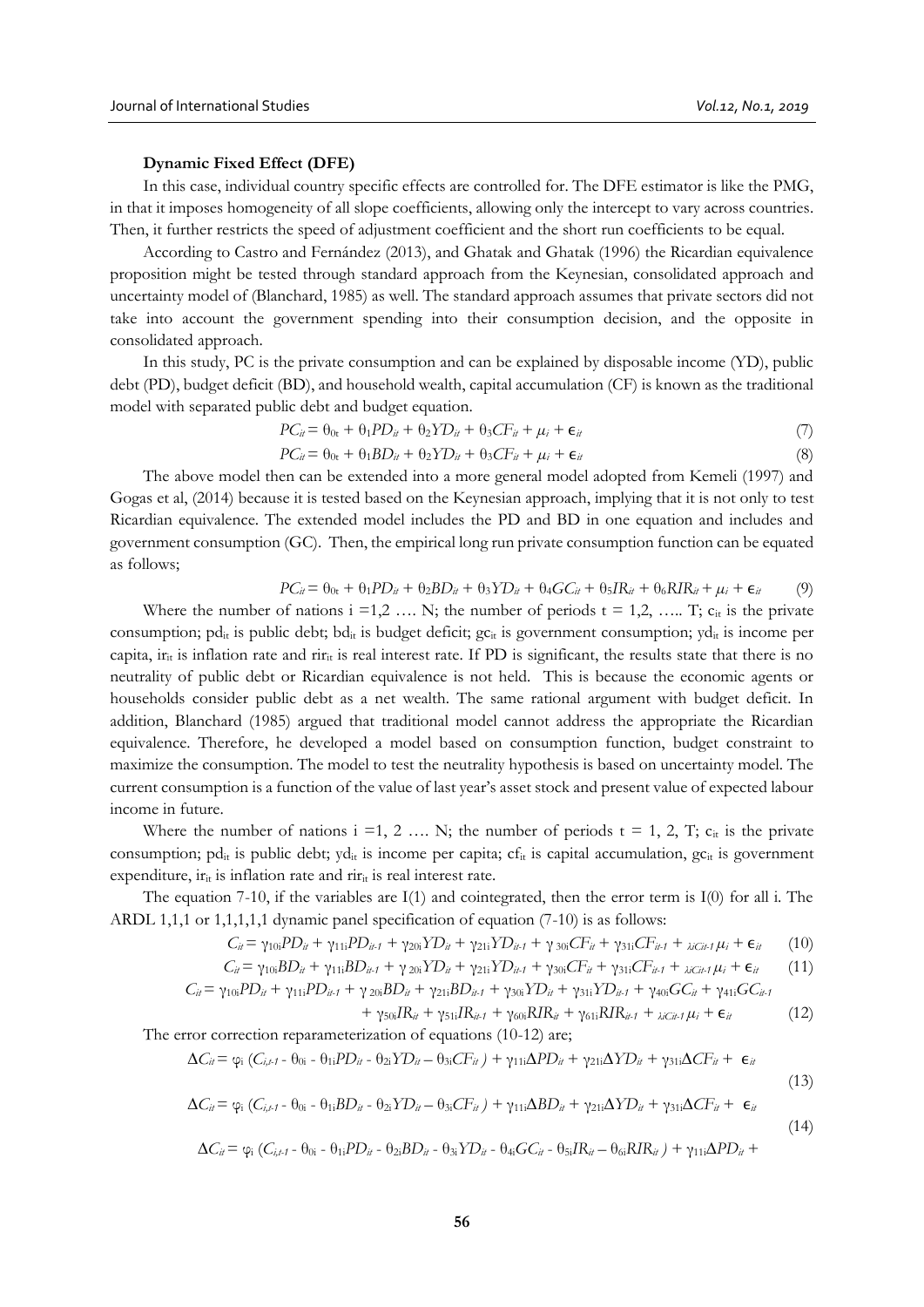$$
\gamma_{21i}\Delta BD_{it} + \gamma_{31i}\Delta YD_{it} + \gamma_{41i}\Delta GC_{it} + \gamma_{51i}\Delta IR_{it} + \gamma_{61i}\Delta RIR_{t} + \epsilon_{it}
$$
\n(15)

Where;  $\varphi$ **i** = - (1-*λi*),  $\theta_{0i} = \mu i/(1-\lambda i)$ ,  $\theta_{it} = (\gamma_{10i} + \gamma_{11i})/(1-\lambda i)$  … ....... (γ90*i* + γ91*i*)/(1-*λi*).

Theoretically, we expect that coefficient of  $c_{t-1}$  significant and close to unity if  $c_t$  follows a random path. If the agents are faced with liquid constraint then the lag of income should be significant to  $c_t$ . A reduced form equation states that  $c_t$  function on its own lag and lag disposable income and government spending as well. Full Ricardian equivalence assumes an infinite horizon and no liquidity constraint. Liquidity con θ, no liquidity equal 0, infinite life so  $\gamma=1$ , c<sub>t</sub> just function on c<sub>t-1</sub> and degree of substitute c and g if  $\sigma=0$  no substitute.

The error-correction speed of adjustment parameter is  $\varphi$ i and the long run coefficients are  $\theta_{1i}$ ,  $\theta_{2i}$ ,  $\theta_{8i}$ ,  $θ_{9i}$ , these are the primary interest. With the inclusion of  $θ_{0i}$  is a nonzero mean of the cointegrating relationship is allowed. Then value φi would be expected to be negative if the variables declare a return to long run equilibrium.

#### **Research Variables and Data Sources**

In this study, there are main variables; private consumption, public debt, budget deficit, income per capita, capital accumulation, inflation rate and real interest rate. Private consumption is total household final consumption at 2013/14 market price. Public debt is total public debt and publicly guaranteed in million US dollar. Per capita income is per capita GDP. Inflation is the GDP deflator, and government consumption is the general government final consumption. Budget deficit is overall budgetary surplus/deficit percent of GDP at current market prices. Population is total population in millions. Real interest rate is the semiannually interest for the saving and adjusted with inflation. All data were collected from *Asian Development Bank,* over 28 years starting year 1990 to year 2017. The sample is 18 countries based the availability and completeness of data. Detail of 18 countries is as follow; Bangladesh, Bhutan, Nepal, Sri Lanka, Pakistan, India, South Korea, Japan, Taiwan, China, Indonesia, Philippines, Malaysia, Thailand, Vietnam, Australia, Fiji, and New Zealand. This list comprises several levels of developed countries, developing countries, and undeveloped countries.

# **4. RESULTS AND DISCUSSION**

These results are based on 18 Asia Pacific countries, in the period 1990-2017 from various levels of financial development. This research investigates the relationship between public debt and private consumption in the both long-term, short-term and speed of convergence. Data are converted to the natural logarithm of private consumption, public debt, government consumption, budget balance and gross domestic product. All are in real terms and per capita. We used MG, PMG and DFE specification model because they are well-suited with our objective and the characteristic data which differ in terms of variability of country. PMG and MG impose parameters of long-run homogeneity for all slope coefficients but the intercept, short-run adjustment and convergence speed may vary across country. However, DFE is imposing the long-run homogeneity restriction of all slope coefficient but the intercept only varies across countries.

Table 1 shows the results of equation 7 and by considering the appropriate lag length for individual countries based on BIC and AIC test, we have the ARDL (1, 1, 1) for all countries. PMG, MG and DFE specification results indicate an error-correct effect or convergence speed is negatively significant and suitable with model specification requirement which should have negatively sign. It is implied that the longrun relationship between dependent variable and independent variable is stable and convergent. In addition, results show that significant variation of private consumption depend on the estimation method used. For example, the speed of convergence for PMG is highest compare to the other then followed by MG and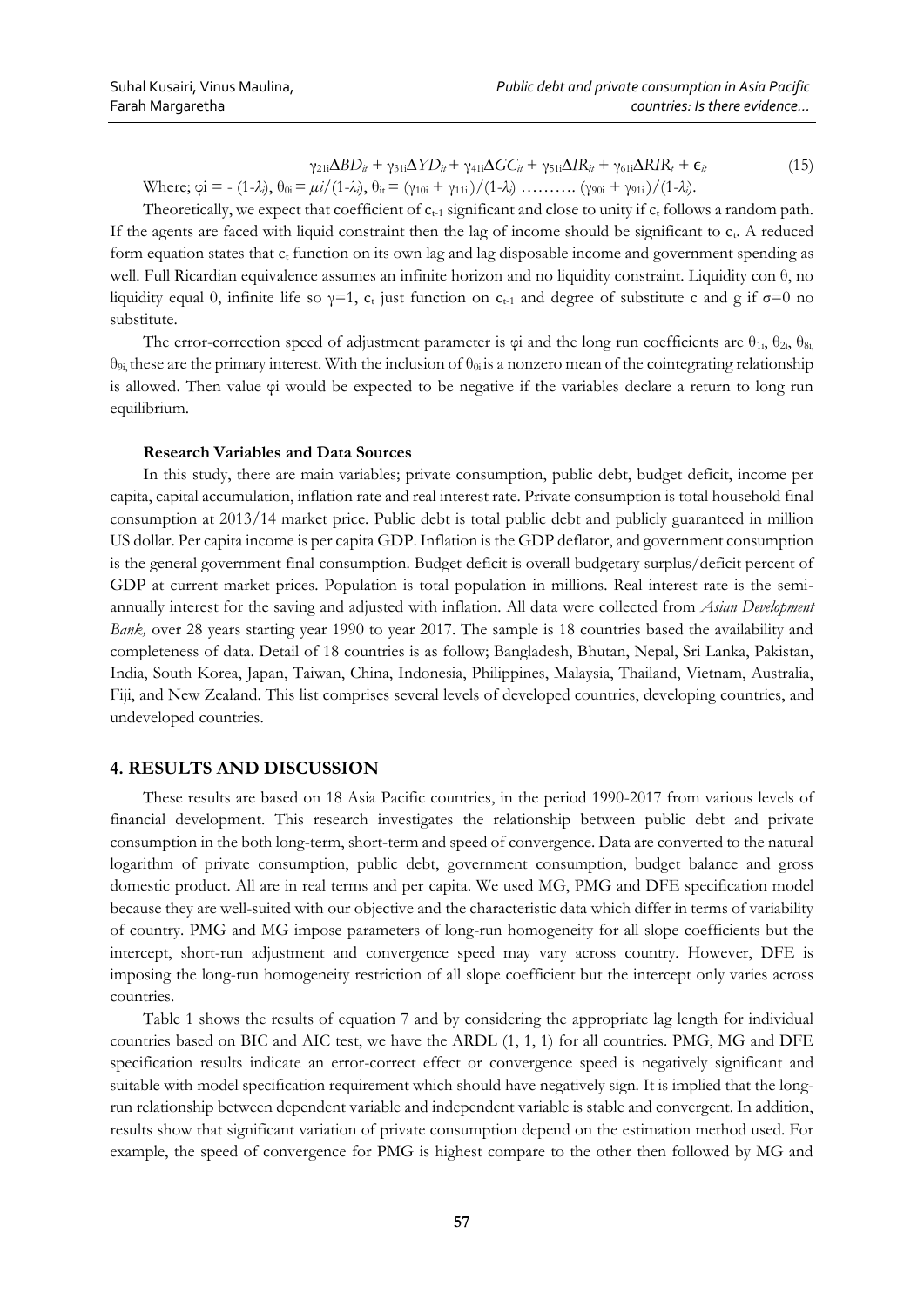DFE results for both models. There is significant support for the hypothesis that long-run homogeneity exists, because Hausman test could not reject the homogeneity restriction assumption therefore PMG model is the preferred model. Accordingly, the long-run coefficients are identical across the countries of Asia Pacific.

The traditional approach is where private consumption is presented by public debt, income and total capital accumulation. The results state that in the long-run, public debt negatively affects PMG and MG in private consumption for model 1. In model 2, the long-run public debt has no effect on for PMG and MG in private consumption, and it has a significant effect at 10-percent for DFE. These results do not offer strong support for the Ricardian equivalence proposition. Also, total capital accumulation and disposable income have a positive effect on private consumption with the lowest mitigating effect in the PMG model and the highest mitigating effect in DFE model. Therefore, the variability of private consumption is more affected by household wealth and sources from fiscal policy through public debt.

Table 1

| Model                        |             | <b>PMG</b>          |             | $\rm MG$     | <b>DFE</b>  |              |
|------------------------------|-------------|---------------------|-------------|--------------|-------------|--------------|
|                              | T           | $\overline{\rm II}$ | T           | $\mathbf{I}$ | $\mathbf I$ | $\mathbf{I}$ |
| Long-run coefficient         |             |                     |             |              |             |              |
| Ln PD                        | $-0.072***$ | 0.008               | 0.107       | 0.405        | 0.023       | $0.070*$     |
|                              | (0.016)     | (0.009)             | (0.094)     | (0.296)      | (0.022)     | (0.041)      |
| Ln YD                        | $0.986***$  |                     | $1.514**$   |              | $0.958***$  |              |
|                              | (0.005)     |                     | (0.608)     |              | (0.017)     |              |
| $\Delta$ Ln CF               |             | $0.768***$          |             | $0.730***$   |             | $0.831***$   |
|                              |             | (0.011)             |             | (0.097)      |             | (0.031)      |
| Error-correction effect      | $-0.192***$ | $-0.152***$         | $-0.370***$ | $-0.215***$  | $-0.252***$ | $0.220***$   |
|                              | (0.054)     | (0.031)             | (0.046)     | (0.040)      | (0.031)     | (0.025)      |
| Short-run coefficient        |             |                     |             |              |             |              |
| $\Delta$ Ln P $\overline{D}$ | $0.090***$  | $0.207***$          | $0.096***$  | $0.168***$   | 0.015       | $0.135***$   |
|                              | (0.031)     | (0.052)             | (0.031)     | (0.041)      | (0.013)     | (0.021)      |
| $\Delta$ Ln YD               | $0.550***$  |                     | $0.384***$  |              |             |              |
|                              | (0.095)     |                     | (0.094)     |              | $0.697***$  |              |
|                              |             |                     |             |              | (0.042)     |              |
| $\Delta$ Ln CF               |             | 0.019               |             | $-0.004$     |             | $-0.056$     |
|                              |             | (0.083)             |             | (0.083)      |             | (0.044)      |
| Const                        | $0.050**$   |                     | 0.065       | $0.331*$     |             | $0.365***$   |
|                              | (0.024)     | $0.368***$          | (0.120)     | (0.189)      |             | (0.058)      |
|                              |             | (0.066)             |             |              |             |              |
| Max log likehood             | 1088.119    | 885.050             |             |              |             |              |
| Hausman test                 | 4.68        | 1.59                |             |              |             |              |
|                              | (0.096)     | (0.452)             |             |              |             |              |
| No of countries              | 18          | 18                  | 18          | 18           | 18          | 18           |
| No of obs.                   | 486         | 486                 | 486         | 486          | 486         | 486          |

| Estimation results of the dynamic panel model (ARDL 1, 1, 1) |                          |  |  |
|--------------------------------------------------------------|--------------------------|--|--|
|                                                              | Dependent variable Ln PC |  |  |

Notes: The parenthesis (.) is standard deviation. \*\*\* denotes significance at the 1%.

\*\* denotes significance at the 5%. \* denotes significance at the 10%.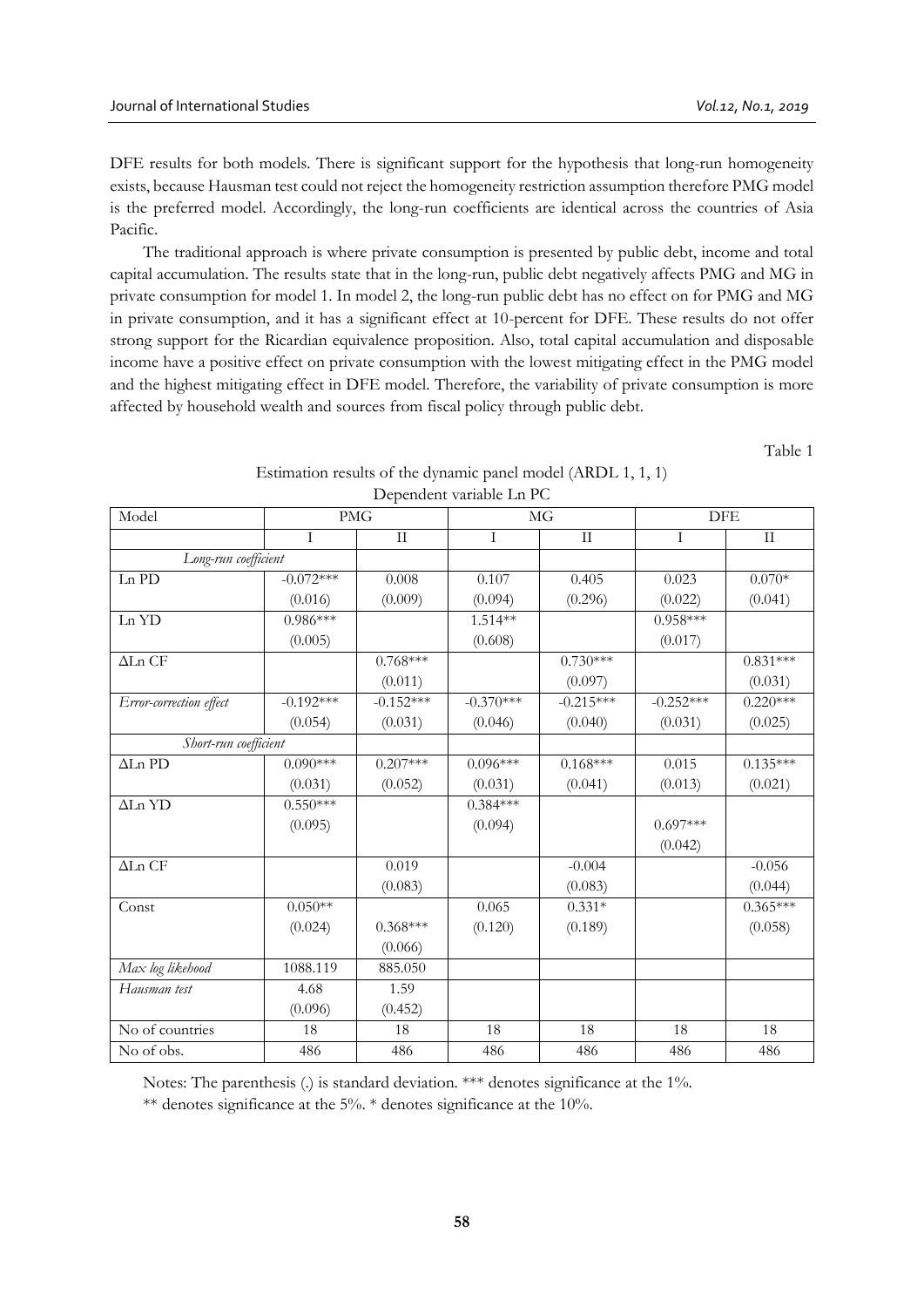In the short-run, the results show that public debt, total wealth presented by capital accumulation and disposable income have a positive and significant influence on private consumption. This implies that in the short-run, public debt and government expenditure increase which would affect the aggregate output to increase household income and private consumption. Inversely, in the long-run, public debt increases and households expect the government will increase tax in the long-run, disponssible decrease and fllowed by reducing private consumption. Also, if the total income increases, so too will household expenditure in the short- and long-run. However, if capital accumulation increases, then private consumption increases in the long-run only, because, rationally, capital accumulations are invested in long-term investment instruments.

Table 2 shows the results of equation 8 and by considering the appropriate lag length for individual countries based on BIC and AIC test, we have the ARDL (1, 1, 1) for all countries. PMG, MG and DFE specification results indicate the error-correct effect or convergence speed is negatively significant and suitable with model specification requirement which should have a negative sign. It is implied that the long run relationship between dependent variable and independent variable occurs. In addition, findings show that significant variation of private consumption depends on the estimation method used. For example, the speed of convergence for PMG is highest compared to others then followed by MG and DFE results for both models. There is significant support for the hypothesis that long-run homogeneity exists because Hausman test could not reject the homogeneity restriction, therefore PMG model is preferred model, concluded the long-run coefficients are still identical across countries of Asia Pacific.

Table 2

|                         |             |             | Dependent variable Ln PC |             |             |             |  |
|-------------------------|-------------|-------------|--------------------------|-------------|-------------|-------------|--|
|                         |             | <b>PMG</b>  | MG                       |             | <b>DFE</b>  |             |  |
| Long-run coefficient    |             |             |                          |             |             |             |  |
| Ln BD                   | $-0.017*$   | $0.421*$    | $-1.365$                 | $-10.491$   | 0.075       | $-0.304***$ |  |
|                         | (0.010)     | (0.250)     | (1.923)                  | (8.246)     | (0.055)     | (0.083)     |  |
| Ln YD                   | $0.995***$  |             | $0.850***$               |             | $0.952***$  |             |  |
|                         | (0.007)     |             | (0.139)                  |             | (0.018)     |             |  |
| Ln CF                   |             | $0.856***$  |                          | $-0.602$    |             | $0.815***$  |  |
|                         |             | (0.033)     |                          | (1.088)     |             | (0.026)     |  |
| Error-correction effect | $-0.251***$ | $-0.178***$ | $-0.389***$              | $-0.404***$ | $-0.260***$ | $-0.284***$ |  |
|                         | (0.045)     | (0.039)     | (0.047)                  | (0.070)     | (0.032)     | (0.028)     |  |
| Short-run coefficient   |             |             |                          |             |             |             |  |
| $\Delta$ Ln BD          | $-0.717$    | $-0.480$    | 0.742                    | 0.300       | 0.016       | $0.055*$    |  |
|                         | (0.735)     | (1.016)     | (0.507)                  | (1.802)     | (0.017)     | (0.029)     |  |
| $\Delta$ Ln YD          | $0.559***$  |             | $0.445***$               |             | $0.705***$  |             |  |
|                         | (0.073)     |             | (0.084)                  |             | (0.042)     |             |  |
| $\Delta$ Ln CF          |             | $-0.141$    |                          | $-0.197$    |             | $-0.127***$ |  |
|                         |             | (0.179)     |                          | (0.193)     |             | (0.045)     |  |
| Const                   | $-0.028*$   | $-0.378***$ | $-1.780$                 | 13.562**    | 0.190       | 1.489***    |  |
|                         | (0.015)     | (0.091)     | (3.423)                  | (5.426)     | (0.172)     | (0.302)     |  |
| Max log likehood        | 1086.008    | 841.028     |                          |             |             |             |  |
| Hausman test            | 0.93        | 1.100       |                          |             |             |             |  |
|                         | (0.628)     | (0.577)     |                          |             |             |             |  |
| No of countries         | 18          | 18          | 18                       | 18          | 18          | 18          |  |
| No of obs.              | 486         | 486         | 486                      | 486         | 486         | 486         |  |

| Estimation results of the dynamic panel model (ARDL 1, 1, 1) |  |  |  |  |  |  |  |  |
|--------------------------------------------------------------|--|--|--|--|--|--|--|--|
|--------------------------------------------------------------|--|--|--|--|--|--|--|--|

Notes: The parenthesis (.) is standard deviation. \*\*\* denotes significance at the 1%.

\*\* denotes significance at the  $5\%$ . \* denotes significance at the  $10\%$ .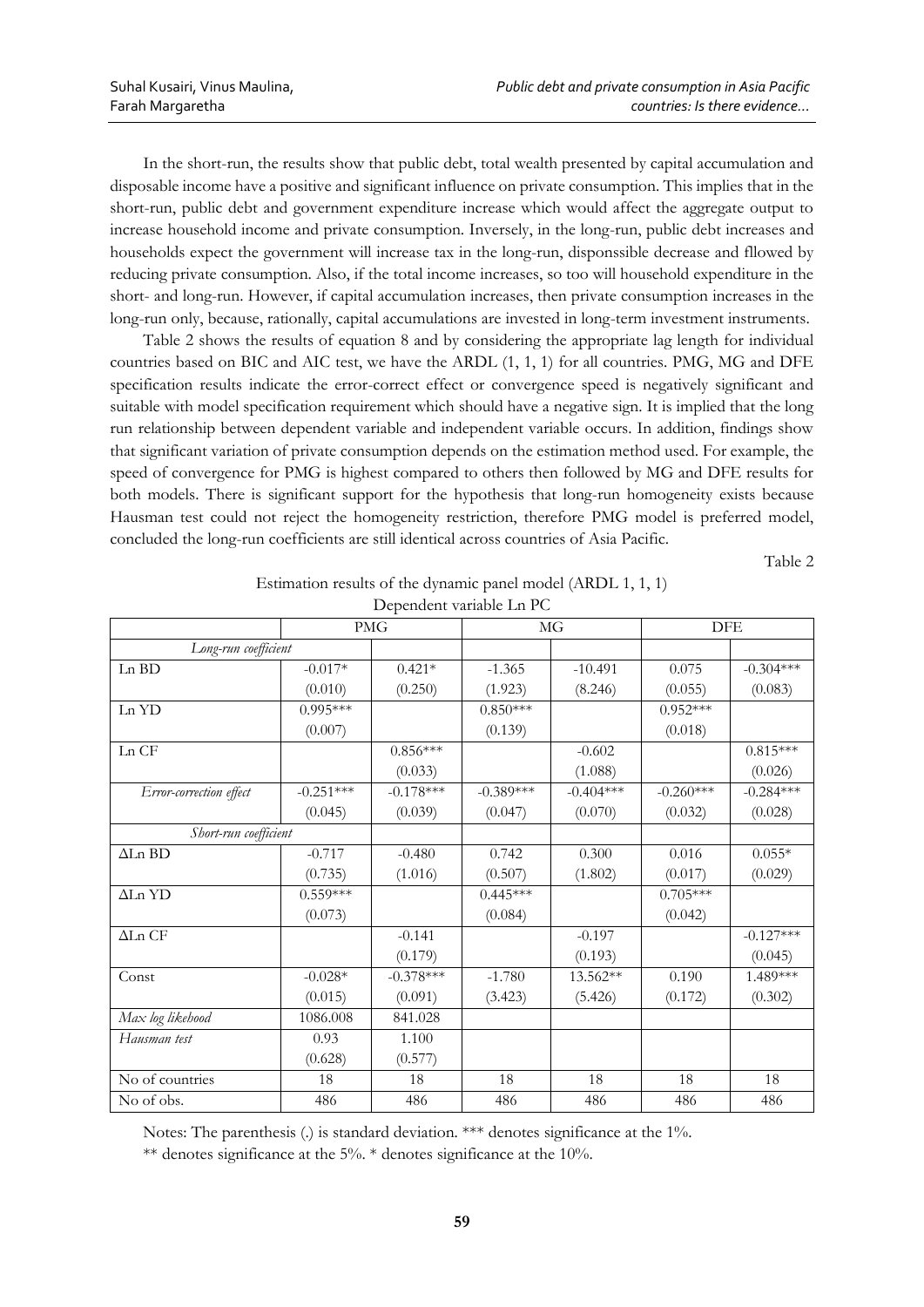The traditional approach is where private consumption is presented by government deficit, income and capital accumulation. The result states that in the long-run, the budget deficit could affect private consumption for the both models but with different signs. These results do not offer strong support for the Ricardian equivalence proposition. Nevertheless, total capital accumulation and disposable income have a positive effect on private consumption with the lowest mitigating effect in the PMG model and the highest mitigating effect for DFE in both models. Therefore, the variability of private consumption is affected by household wealth and sources from fiscal policy about the choice between raising tax and debt financing. However, in the short-run, the results state conversely that the budget deficit and total capital accumulation do not significantly influence private consumption, while income has a positively significant influence on private consumption. Therefore, private consumption in the Asia Pacific is generated more by human income compared to the fiscal policy considerations in the short-run.

Table 3 indicates that three model PMG, MG and DFE have the long-run co-integrated relationship between the budget deficits or public debt, disposable income, government expenditure, inflation rate and real interest rate and private consumption as shown by the error-correction effect (coefficient) are negative and statistically significant. In addition, results show that significant variation of private consumption depending on the estimation method used. For example, the speed of convergence for PMG is highest compared to others, then followed by DFE and MG results. There is significant support for the hypothesis that long-run homogeneity exists because Hausman test could not reject the homogeneity restriction assumption, therefore PMG is the preferred model, and therefore the long-run coefficients are still identical across countries of Asia Pacific.

In the general approach, private consumption is affected by disposable income, government expenditure, inflation rate, real interest rate, public debt or the budget deficit. The results state that, in the long-run, public debt does not affect private consumption for models PMG and DFE, and a significant effect at 10 percent for MG. Also, the budget deficit has no effect on private consumption for all models (PMG, MG and DFE). Consequently, Asia Pacific countries strongly support the Ricardian equivalence proposition where the financing of budget deficit does not affect private consumption. This means that if the government finances the budget deficit by increasing public debt, household will respond with raising saving from the expected of income raise then private consumption unchanged. In addition disposable income and government expenditure positively affect private consumption. Implied that when income and government spending increase, then private consumption will increase significantly. Lastly, inflation rate and real interest rate positively affect private consumption. In other words, when inflation and real interest rate increase, then private consumption will rise significantly. In the short-run, these results also offer strong support for the Ricardian equivalence proposition. The remaining variables of disposable income and government expenditure positively affect private consumption, while inflation rate and real interest rate do not affect private consumption in the short-run.

Overall, the traditional approach indicated that public debt affects private consumption in the longand short-run, while budget deficit affects private consumption in the long-run only. These findings imply that the financing policy of the budget deficit differs from the viewpoints of the private or household sectors. The changes in consumption are affected by their financial assets and fiscal policy through public debt policy. These findings are supported by Reiter (1997), Castro and Fernandez (2013), and Gogas et al. (2014).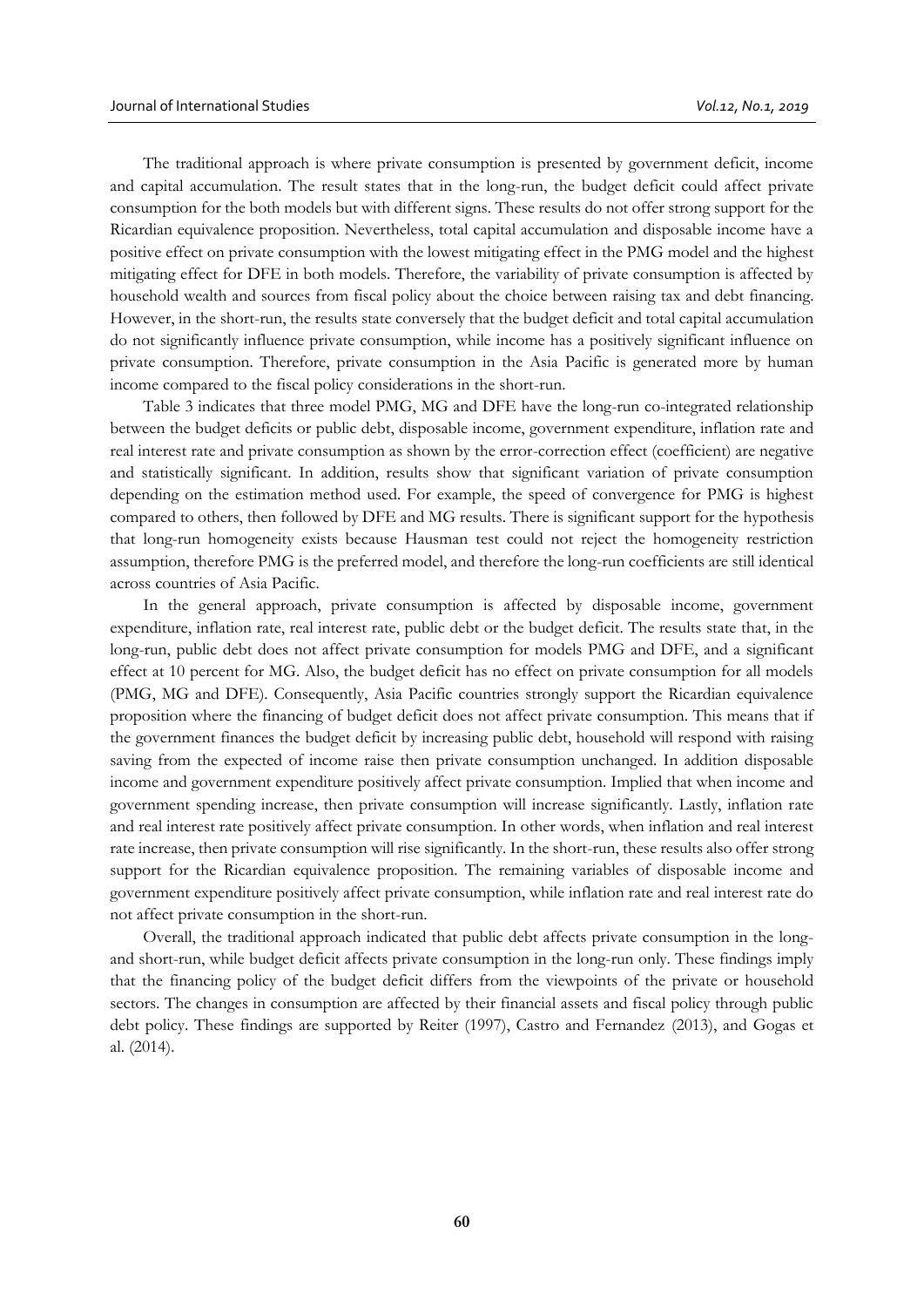| anje |  |
|------|--|
|------|--|

|                         |             |             | Dependent variable Ln PC |             |             |             |  |
|-------------------------|-------------|-------------|--------------------------|-------------|-------------|-------------|--|
|                         |             | <b>PMG</b>  |                          | МG          | DFE         |             |  |
| Long-run coefficient    |             |             |                          |             |             |             |  |
| Ln YD                   | $0.950***$  | $0.944***$  | 0.144                    | $0.576**$   | $0.635***$  | $0.463***$  |  |
|                         | (0.010)     | (0.009)     | (0.644)                  | (0.249)     | (0.069)     | (0.041)     |  |
| Ln GC                   | $0.070***$  | $0.073***$  | 0.889                    | $-0.204$    | $0.328***$  | $0.295***$  |  |
|                         | (0.010)     | (0.010)     | (0.772)                  | (0.358)     | (0.072)     | (0.029)     |  |
| Ln IR                   | $0.010***$  | $0.013***$  | 0.111                    | 0.003       | 0.005       | $-0.002$    |  |
|                         | (0.003)     | (0.004)     | (0.080)                  | (0.063)     | (0.027)     | (0.007)     |  |
| Ln RIR                  | $0.017***$  | $0.012***$  | 0.241                    | 0.054       | 0.026       | 0.006       |  |
|                         | (0.003)     | (0.003)     | (0.149)                  | (0.048)     | (0.017)     | (0.007)     |  |
| Ln PD                   | $-0.007$    |             | $0.203*$                 |             | 0.029       |             |  |
|                         | (0.009)     |             | (0.113)                  |             | (0.021)     |             |  |
| Ln BD                   |             | $-0.003$    |                          | $-6.260$    |             | 0.012       |  |
|                         |             | (0.003)     |                          | (5.044)     |             | (0.015)     |  |
| Error-correction effect | $-0.232***$ | $-0.232***$ | $-0.456***$              | $-0.528***$ | $-0.236***$ | $-0.243***$ |  |
|                         | (0.081)     | (0.078)     | (0.088)                  | (0.093)     | (0.030)     | (0.030)     |  |
| Short-run coefficient   |             |             |                          |             |             |             |  |
| $\Delta$ Ln YD          | $0.449***$  | $0.450***$  | $0.208*$                 | 0.134       | $0.465***$  | $0.625***$  |  |
|                         | (0.095)     | (0.084)     | (0.120)                  | (0.108)     | (0.041)     | (0.068)     |  |
| $\Delta$ Ln GC          | $0.198***$  | $0.181***$  | $0.091*$                 | 0.063       | $0.300***$  | $0.333***$  |  |
|                         | (0.060)     | (0.064)     | (0.050)                  | (0.058)     | (0.029)     | (0.070)     |  |
| $\Delta$ Ln IR          | $-0.000$    | $-0.000$    | $-0.029**$               | $-0.035***$ | $-0.001$    | 0.004       |  |
|                         | (0.010)     | (0.008)     | (0.012)                  | (0.012)     | (0.007)     | (0.027)     |  |
| ALn RIR                 | 0.006       | 0.010       | 0.007                    | $-0.004$    | 0.005       | 0.019       |  |
|                         | (0.015)     | (0.017)     | (0.013)                  | (0.013)     | (0.007)     | (0.016)     |  |
| $\Delta$ Ln PD          | 0.021       |             | 0.027                    |             | $-0.001$    |             |  |
|                         | (0.023)     |             | (0.023)                  |             | (0.011)     |             |  |
| $\Delta$ Ln BD          |             | $-0.635$    |                          | 1.221       |             | $-0.064$    |  |
|                         |             | (0.532)     |                          | (0.781)     |             | (0.050)     |  |
| Const                   | $-0.049***$ | $-0.058***$ | 0.065                    | $-8.434$    | 0.070       | $-0.043$    |  |
|                         | (0.017)     | (0.017)     | (0.119)                  | (6.669)     | (0.053)     | (0.040)     |  |
| Max log likehood        | 1219.047    | 1220.196    |                          |             |             |             |  |
| Hausman test            | 1.88        | 1.74        |                          |             |             |             |  |
|                         | (0.866)     | (0.884)     |                          |             |             |             |  |
| No of countries         | 18          | 18          | 18                       | 18          | 18          | 18          |  |
| No of obs.              | 486         | 486         | 486                      | 486         | 486         | 486         |  |

| Estimation results of the dynamic panel model $\ldots$ (ARDL 1, 1, 1, 1, 1) |  |  |                          |  |  |  |
|-----------------------------------------------------------------------------|--|--|--------------------------|--|--|--|
|                                                                             |  |  | Dependent variable Ln PC |  |  |  |

Notes: The parenthesis (.) is standard deviation. \*\*\* denotes significance at the 1%.

\*\* denotes significance at the 5%. \* denotes significance at the 10%.

Unfortunately, the results from the general approach indicated that public debt does not affect private consumption in the long- and short-run. These findings imply that the financing policy of the budget deficit does not differ in the viewpoints of the private and household sectors. The changes in consumption are affected by their household wealth income and capital accumulation and fiscal policy. This means that the Ricardian equivalence exists. These findings are supported by Richardo (1817), Barro (1974), Reitschuler (2008) and Haris and Mohammad (2015). The Ricardian equivalence states that the method of financing the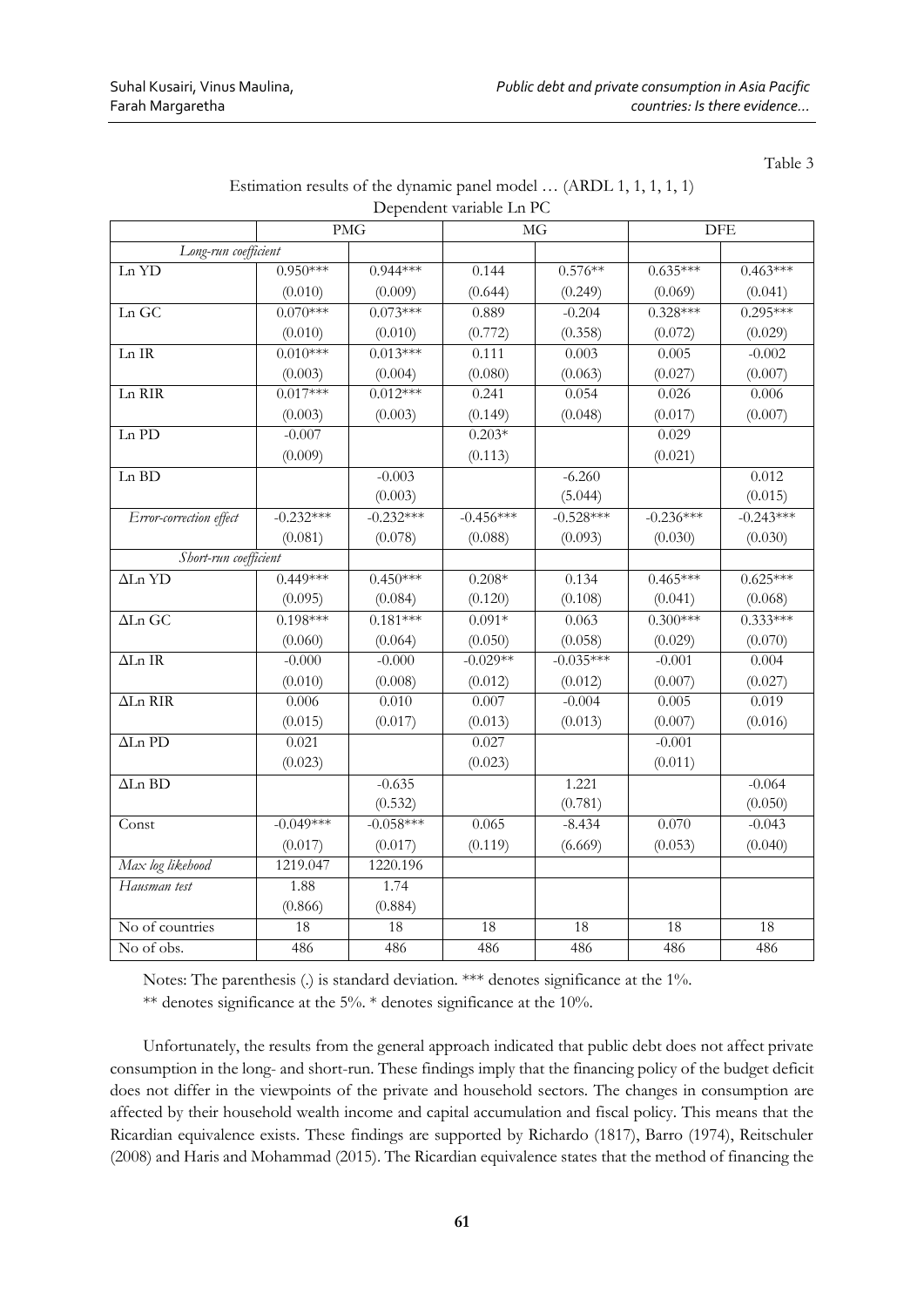budget deficit has no effect on private consumption as the private sector will respond to the financing policy. For example, if the government did not increase the tax to finance deficit but increases public debt, then the private sector expects the government tax to increase in the near future to service the debt. As such, it will save money to support the tax payment in the future for financing the current public deficit or debt.

In addition, disposable income and government expenditure positively affect private consumption in the short- and long-run. These findings imply that, when income increases, private sector consumption will increase. This is supported by the standard concept of marginal propensity to consume. It is also supported by Karras (1994) and Pozzi (2006). When government expenditure increases, then aggregate domestic demand increase as well as aggregate output and income. This will cause private consumption to increase as indicated by Pozzi (2006). Also, capital accumulation positively affects private consumption in the long-run but had no effect in the short-run because capital accumulation is more related to the long-term investment compared to short-run investment. This means the effect on consumption manifests in the long-run as supported by Ghatak and Ghatak (1996). Real interest rate and inflation rate positively affect private consumption in the long-run and not in the short-run. This implies that when real interest rate and inflation rate increase, so too will private consumption due to consumption which depends on the overall effect of the interest rate. In this case, consumption is better than saving as supported by Siew-Voon et al. (2017). When inflation increases implicitly, the real interest rate will reduce (Fisher effect) and consumption will rise as supported by Li et al. (2017)

#### **5. CONCLUSION AND IMPLICATION**

This article investigates the empirical support for Ricardian equivalence in the long- and short-term relationships between fiscal policy through public debt or government budget deficit and private consumption in 18 Asia Pacific countries focusing on the importance of heterogeneity for empirical results. We impose heterogeneity in the relationship between public debt and private consumption by considering different specification models, i.e., the pooled mean group, mean group and dynamic fixed effect estimator. The PMG estimator permission has a higher degree of heterogeneity among countries than is common in other empirical Ricardian equivalent tests. The PMG estimator considers country-specific effects as usual but also allows the short-run growth responses of each country to vary, imposing only common long-run relationships.

The results for the general approach defend the previous findings that there is no effect between fiscal policy and private consumption in Asia Pacific countries in the long- and short-run. This meaning that the Ricardian equivalence exists. In contrast, results for the traditional approach show that the Ricardian equivalence does not exit. In addition, total capital accumulation as a proxy of household wealth, disposable income and government expenditure has a positive effect on private consumption in the long- and shortterm. However, the inflation rate and real interest rate have a positive effect on private consumption in the long-term only. This is because disposable income, capital accumulation, government expenditure, inflation and real interest rate determine the variability of private consumption in Asia Pacific countries.

In most countries, the increase in government debt, irrespective of financing policy, does not affect private consumption. The major implication of this finding is that governments should balance budgetary efforts across economic activities. Asia Pacific countries should not focus primarily on microeconomic variables to increase private consumption, but also need to pay intention to fiscal policy. Future research could be extended to a longer period and more countries. Also, separate analysis could be performed for each level of financial development and compared.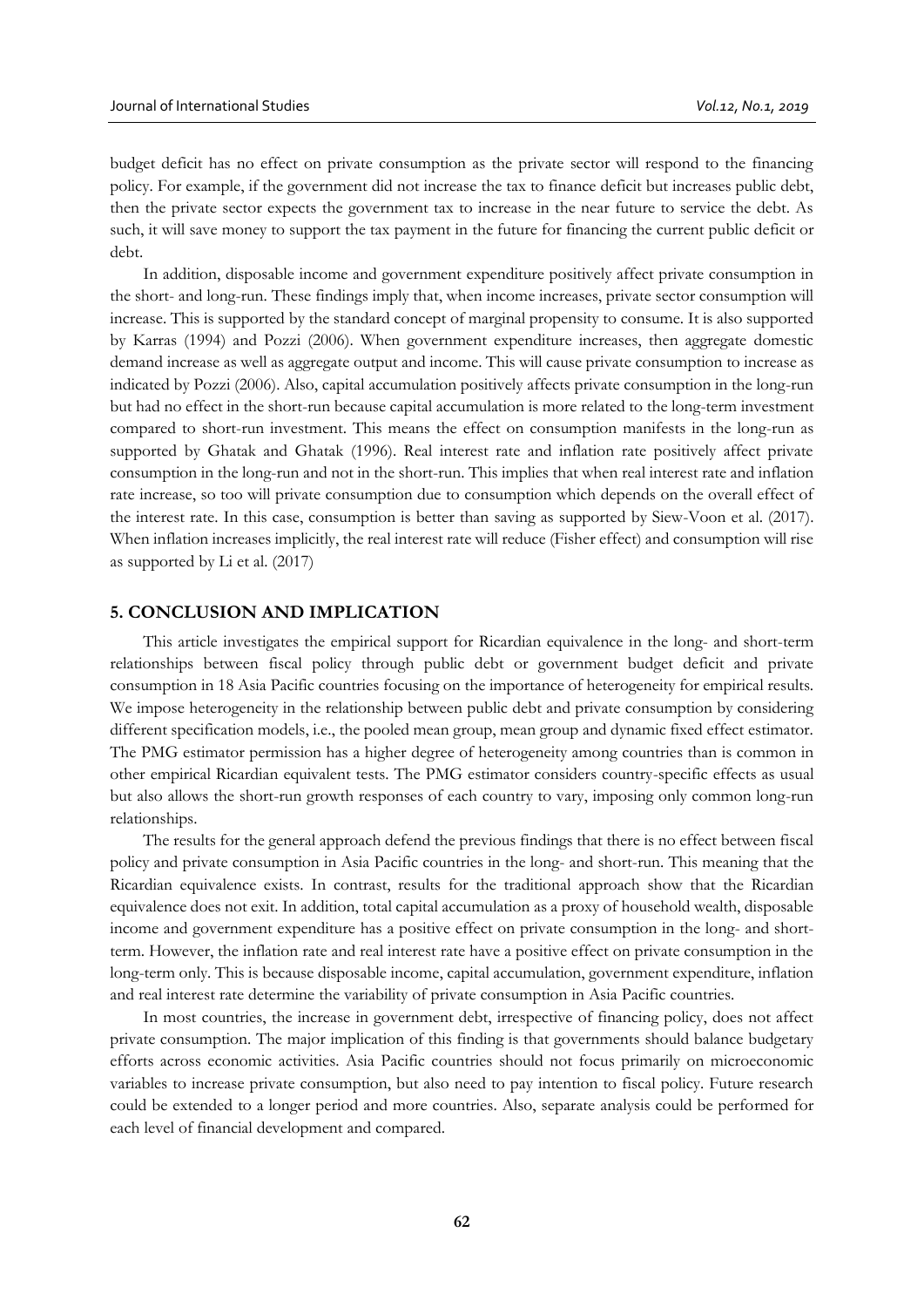## **REFERENCES**

- Barro, R.J. (1974). Are government bonds net wealth, *Journal of Political Economy*, 82, 1095-1117.
- Barro, R.J. (1978). *The impact of social security on private saving*, American Enterprise Institute Studies, no; 199 (Washington: American Enterprise Institute for Public Policy Research).
- Barro, R. J. (1989). The Ricardian approach to budget deficits. *Journal of Economic perspectives*, *3*(2), 37-54.
- Becker, T. (1995). *Government debt and private consumption: Theory and evidence*. Economic Research Institute, Stockholm School of Economics.
- Berben, R. P., & Brosens, T. (2005). *The impact of government debt on private consumption in OECD countries.* De Nederlandsche Bank Working Paper. Amsterdam, Netherlands.
- Blanchard, O. J. (1985). Debt, deficits, and finite horizons. *Journal of Political Economy*, *93*(2), 223-247.
- Coccia, M. (2017). Asymmetric paths of public debts and of general government deficits across countries within and outside the European monetary unification and economic policy of debt dissolution. *The Journal of Economic Asymmetries*, *15*, 17-31.
- de Castro, F., & Fernández, J. L. (2013). Does ricardian equivalence hold? The relationship between public and private saving in Spain. *Journal of Applied Economics*, *16*(2). 251-274.
- Feldstein, M. (1982). Government deficits and aggregate demand. *Journal of Monetary Economics*, *9*, 1-20.
- Fournier, J-M and Fall, F. (2017). Limits to government debt sustainability in OECD countries. *Economic Modelling* xxx (xxxx) xxx–xxx.
- Ghatak, A., & Ghatak, S. (1996). Budgetary deficits and Ricardian equivalence: the case of India, 1950–1986. *Journal of Public Economics*, *60*(2), 267-282.
- Gogas, P., Plakandaras, V., & Papadimitriou, T. (2014). Public debt and privateconsumptio in OECD countries. *The Journal of Economic Asymmetries*, *11*, 1-7.
- Haris, A., & Mohammad, A, K. (2015). Federal government debt and private consumption: the Malaysian experience. *Journal of Scientific Research and Development, 2* (12), 64-69.
- Hausman, J. (1978). Specification tests in econometrics. *Econometrica*, *46*, 1251-1271.
- Karras, G. (1994). Government spending and private consumption: some international evidence. *Journal of Money, credit and Banking*, *26*(1), 9-22.
- Khalid, A.M. (1996.) Ricardian equivalence: empirical evidence from developing economies. *J. Develop. Econ*., *51*, 413– 432.
- Kochin, L., (1974). Are future taxes anticipated by consumers? Comment. *Journal of Money, Credit, and Banking, 6*, 385- 394.
- Kormendi, R. (1983). Government debt, government spending, and private sector behaviour. *American Economic Review (December)*, 994-1010.
- Li, Shaoyu & Wei, Lijia & Xu, Zhiwei. (2017). Dynamic asset allocation and consumption under inflation inequality: The impacts of inflation experiences and expectations. *Economic Modelling*, *61*, 113-125.
- Linnemann, L. (2006). The effect of government spending on private consumption: a puzzle?. *Journal of Money, Credit, and Banking*, *38*(7), 1715-1735.
- Michel, P. & Thibaulth, E. (2007). The failure of Ricardian equivalence under dynastic altruism. *Journal of Mathematical Economics, 43*, 606–614.
- Oseni, Isiaq Olasunkanmi. (2016). Exchange rate volatility and private consumption in Sub-Saharan African countries: A system-GMM dynamic panel analysis. *Future Business Journal, 2*, 103–115.
- Paret, Anne-Charlotte (2017). Debt sustainability in emerging market countries: Some policy guidelines from a fanchart approach. *Economi Modelling*, *63*, 26-45.
- Pesaran, H. M., Shin, Y., & Smith, R. P. (1999). Pooled Mean Group estimation of dynamic heterogenous panels. *Journal of the American Statistical Association*, *94*, 621–634.
- Pesaran, M. H., & Smith, R. (1995). Estimating long-run relationships from dynamic heterogeneous panels. *Journal of econometrics*, *68*(1), 79-113.
- Pettinger, T. (2009). Economics Help. Ricardian Equivalence. Access on 20 October 2016.
- Pozzi, Lorenzo (2006). Ricardian equivalence under imperfect information. *Journal of Public Economics, 90*, 2009– 2026.
- Prohl, S., & Schneider, F. G. (2006). *Sustainability of public debt and budget deficit: Panel Cointegration analysis for the European*